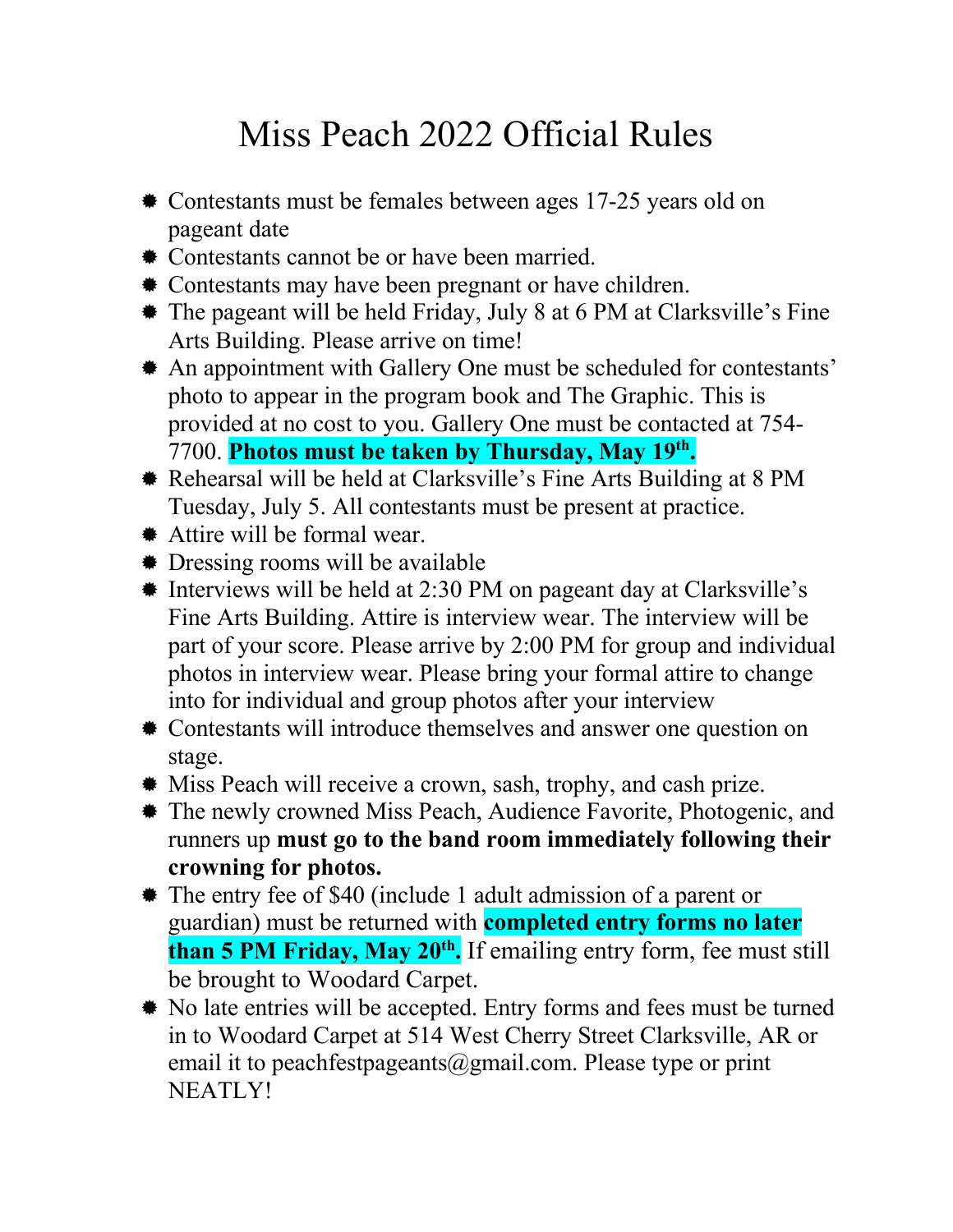- **\*** Past Peach Festival pageant winners are not eligible to compete in the same category they have previously won in.
- ® In the event that there is less than 3 contestants in one category the pageant will not be held and entry fees will be refunded.
- ® Please come dressed and ready for competition. There will be no dressing rooms available.
- The newly crowned winner must always conduct themselves properly. No inappropriate behavior brining unfavorable publicity to themselves and/or the Johnson County Peach Festival will be tolerated.
- ® Winner must be present at the pageants on Saturday, July 9 for winners group photo and introduction on stage.
- \* All winners are expected to be at the 2023 Johnson County Peach Festival pageants to pass on their titles to new winners.
- ® Accidents, theft, or loss of property: Johnson County Peach Festival or its entities will not be responsible for any accident or injury incurred in travel to, from, or at the pageant itself. Nor will The Johnson County Peach Festival or its entities be held responsible for lost, stolen, or damaged property.
- ® You will agree to abide by all rules and guidelines and will show respect to fellow contestants, pageant directors, and peach festival board members.
- ® The judges and auditors' decisions are final. Everyone in your party including the contestant is not to exhibit unsportsmanlike behavior at any time. The Johnson County Peach Festival reserves the right to rescind any title and refuse entry to any future pageant due to poor sportsmanship or unacceptable behavior by any title holder or anyone in their party.
- ® Poor behavior by contestant or any member of the family will disqualify contestant, and everyone will be escorted off the property and no refunds will be issued. Poor judgement and behavior will not be tolerated at all before, during, or after the pageant.
- ® For more information contact Drew Woodard at 479-214-1588 or Brooke Powell at 479-746-1695.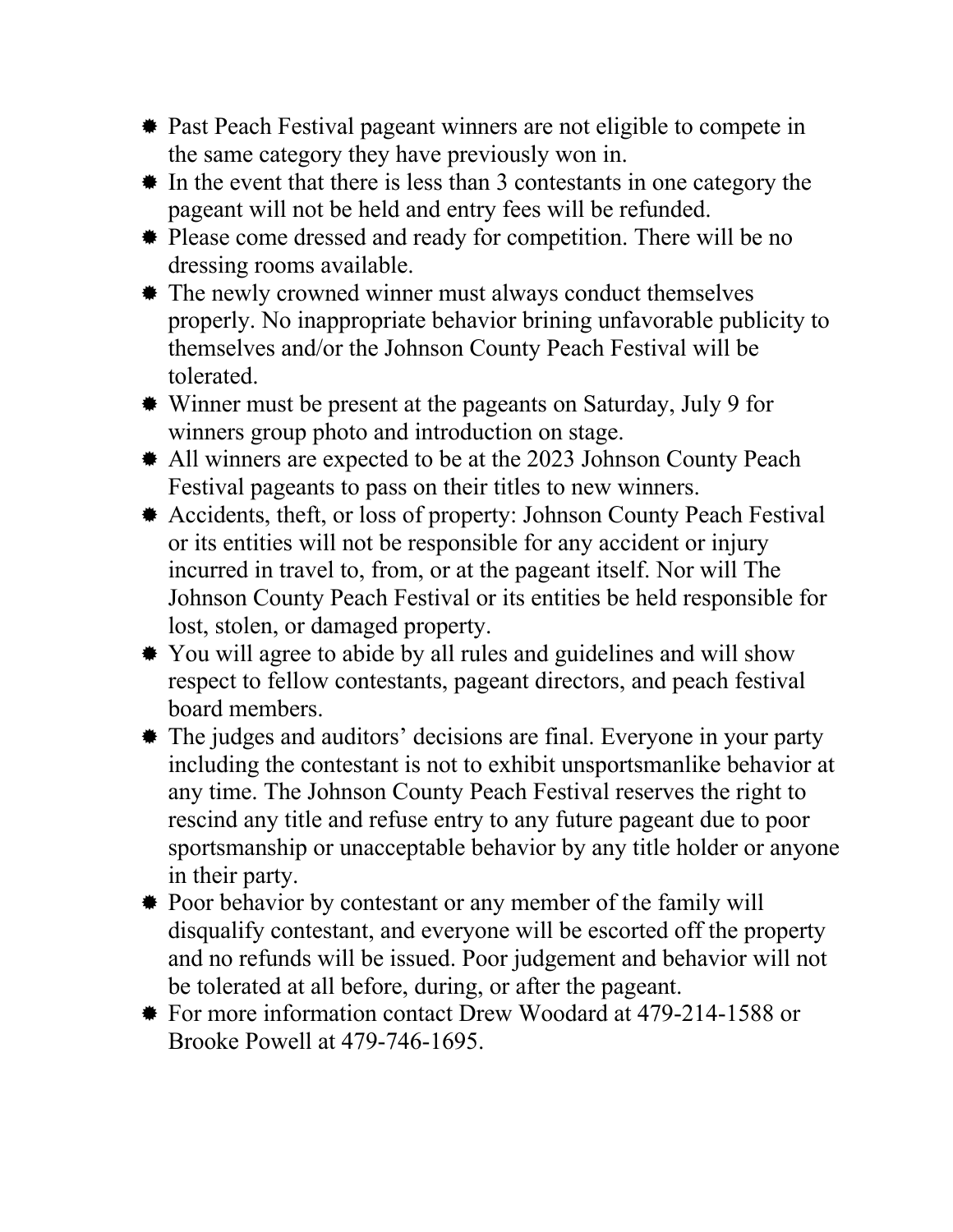## Teen, Miss, and Mrs. Peach 2022

**First look**: each contestant will be introduced by name and number. Contestant will stop at the middle X in front of the judges and introduce themselves then exit the stage.

**Competition**: each contestant will then be called back on the stage for modeling. The modeling pattern is as follows:

Enter X X Exit

X Judges

Contestants will answer their on stage question at the podium before exiting.

**Final look**: all contestants will be called back to the stage by name and number after the competition. Contestants will line up across the stage until dismissed. When dismissed, go around the stage and line up where you began. Teen, Miss, & Mrs. Peach will compete before crowning.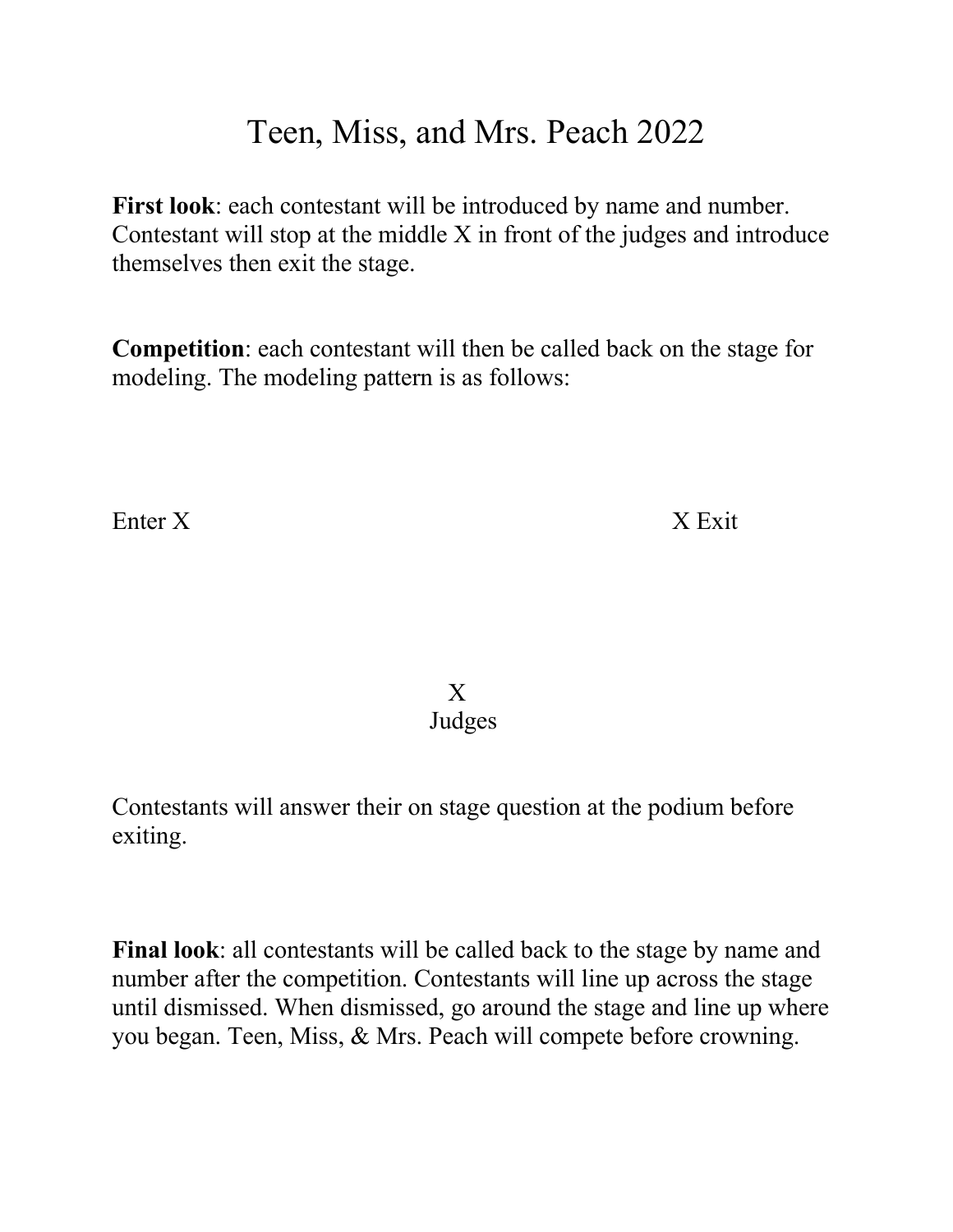## **Registration Form**

| Category:                                                   |
|-------------------------------------------------------------|
|                                                             |
| • Miss Peach $(17-25 \text{ yrs})$                          |
| Name:                                                       |
|                                                             |
|                                                             |
|                                                             |
|                                                             |
|                                                             |
|                                                             |
|                                                             |
|                                                             |
|                                                             |
| Brother(s)/Sister(s):                                       |
|                                                             |
| Interesting Facts About Me:                                 |
| <u> 1989 - Johann Stoff, amerikansk politiker (d. 1989)</u> |
| Who is your role model and why?                             |